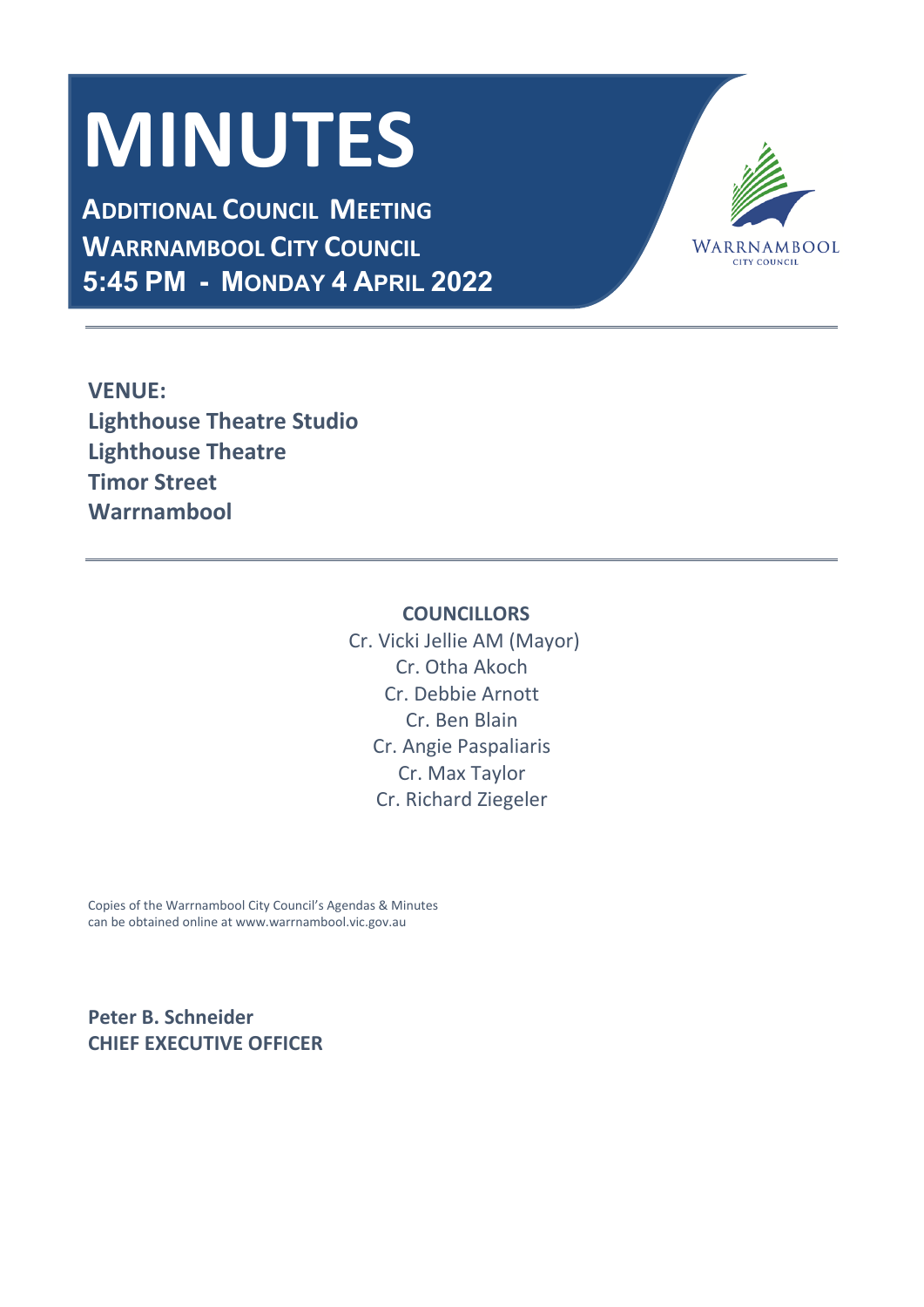# **AUDIO RECORDING OF COUNCIL MEETINGS**

All Open and Special Council Meetings will be audio recorded, with the exception of matters identified as confidential items in the agenda. This includes public participation sections of the meeting. Audio recordings of meetings will be made available for download on the internet via the Council's website by noon the day following the meeting and will be retained and publicly available on the website for 12 months following the meeting date. The recordings will be retained for the term of the current Council, after which time the recordings will be archived and destroyed in accordance with applicable public record standards. By participating in Open and Special Council meetings, individuals consent to the use and disclosure of the information that they share at the meeting (including any personal/sensitive information), for the purposes of Council carrying out its functions.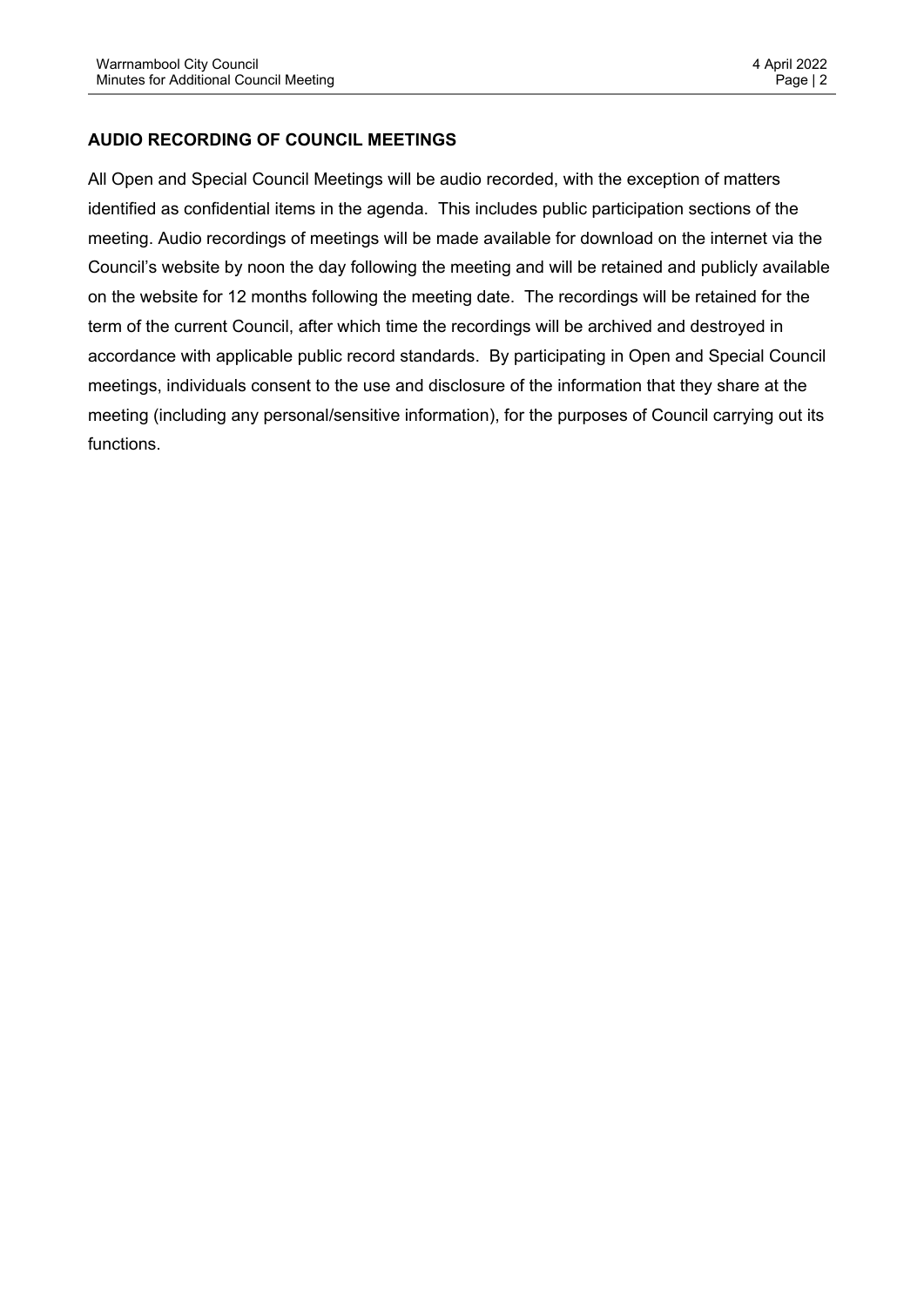# **ORDER OF BUSINESS**

# **Page No.**

| 3. DECLARATION BY COUNCILLORS AND OFFICERS OF ANY CONFLICT OF INTEREST IN |  |
|---------------------------------------------------------------------------|--|
|                                                                           |  |
|                                                                           |  |
|                                                                           |  |
|                                                                           |  |
|                                                                           |  |
|                                                                           |  |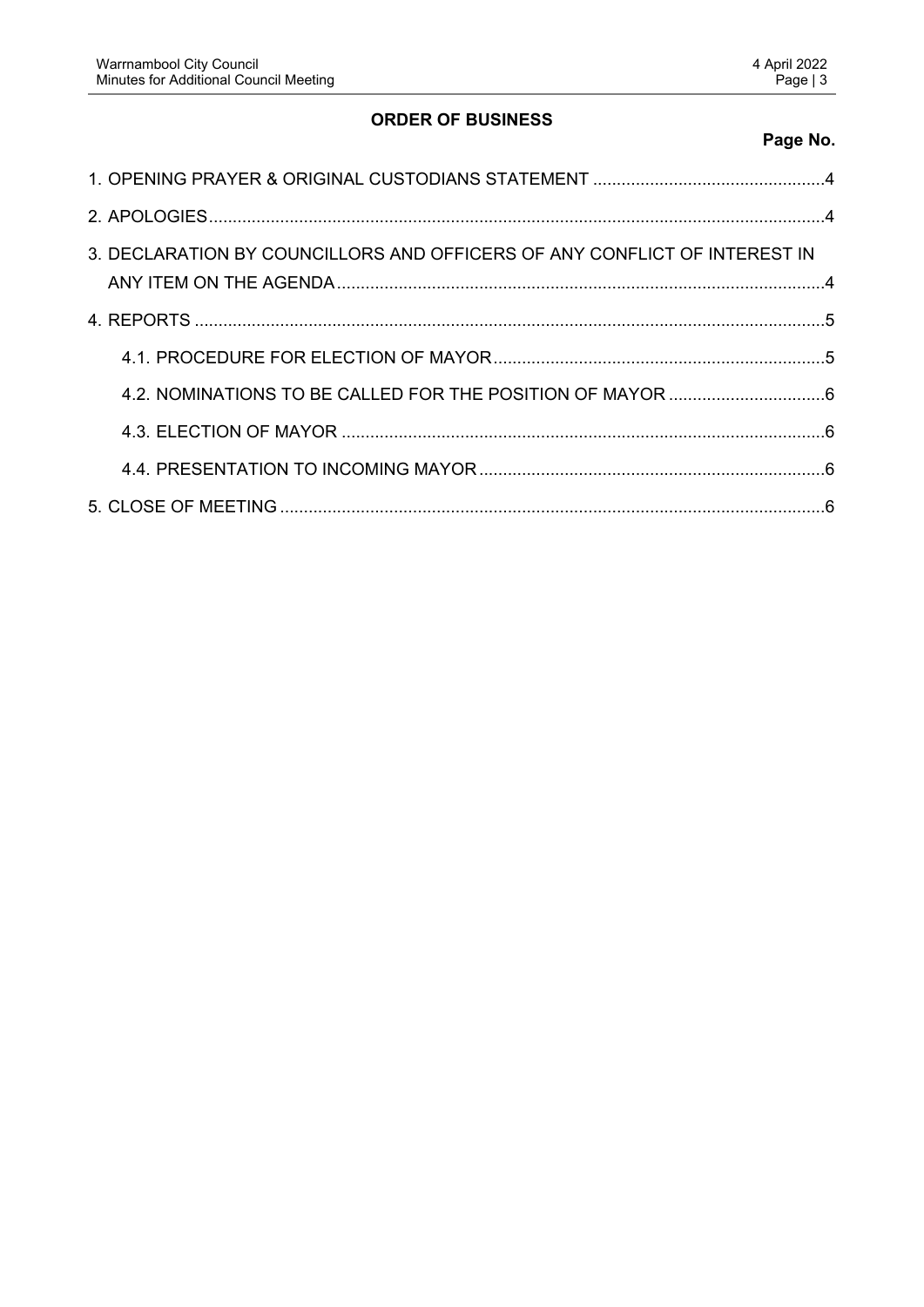#### **MINUTES OF THE ADDITIONAL COUNCIL MEETING OF THE WARRNAMBOOL CITY COUNCIL HELD IN THE LIGHTHOUSE THEATRE STUDIO, LIGHTHOUSE THEATRE, TIMOR STREET, WARRNAMBOOL ON MONDAY 4 APRIL 2022 COMMENCING AT 5:45 PM**

| <b>PRESENT:</b>       | Cr. Vicki Jellie AM, Mayor/Chairman<br>Cr. Otha Akoch<br>Cr. Debbie Arnott<br>Cr. Ben Blain<br>Cr. Angie Paspaliaris<br>Cr. Max Taylor |
|-----------------------|----------------------------------------------------------------------------------------------------------------------------------------|
|                       | Cr. Richard Ziegeler                                                                                                                   |
| <b>IN ATTENDANCE:</b> | Mr Peter Schneider, Chief Executive Officer<br>Mr Peter Utri, Director Corporate Strategies                                            |
|                       | Mr David Leahy, Director City Infrastructure                                                                                           |
|                       | Ms Jodie McNamara, Acting Director Community Development                                                                               |
|                       | Mr Andrew Paton, Director City Growth                                                                                                  |
|                       | Ms Julie Anderson, Manager Governance Property, Projects & Legal                                                                       |

# <span id="page-3-0"></span>**1. OPENING PRAYER & ORIGINAL CUSTODIANS STATEMENT**

Almighty God Grant to this Council Wisdom, understanding and Sincerity of purpose For the Good Governance of this City Amen.

#### **ORIGINAL CUSTODIANS STATEMENT**

I wish to acknowledge the traditional owners of the land on which we stand and pay my respects to their Elders past and present.

# <span id="page-3-1"></span>**2. APOLOGIES**

Nil.

#### <span id="page-3-2"></span>**3. DECLARATION BY COUNCILLORS AND OFFICERS OF ANY CONFLICT OF INTEREST IN ANY ITEM ON THE AGENDA**

Section 130 of the Local Government Act 2020 (Vic) (**the Act**) provides that a relevant person must disclose a conflict of interest in respect of a matter and exclude themselves from the decision making process in relation to that matter including any discussion or vote on the matter at any Council meeting or delegated committee meeting and any action in relation to that matter.

Section 126(2) of the Act sets out that a relevant person (Councillor, member of a delegated Committee or member of Council staff) has a conflict of interest if the relevant person has a **general conflict of interest** within the meaning of section 127 of the Act or a **material conflict of interest**  within the meaning of section 128 of the Act. A relevant person has a **general conflict of interest** in a matter if an impartial, fair minded person would consider that the person's private interests could result in that person acting in a manner that is contrary to their public duty.

A relevant person has a **material conflict of interest** in a matter if an affected person would gain a benefit or suffer a loss depending on the outcome of the matter.

 A Councillor who has declared a conflict of interest, must leave the meeting and remain outside the room while the matter is being considered, or any vote is taken. Councillors are also encouraged to declare circumstances where there may be a perceived conflict of interest.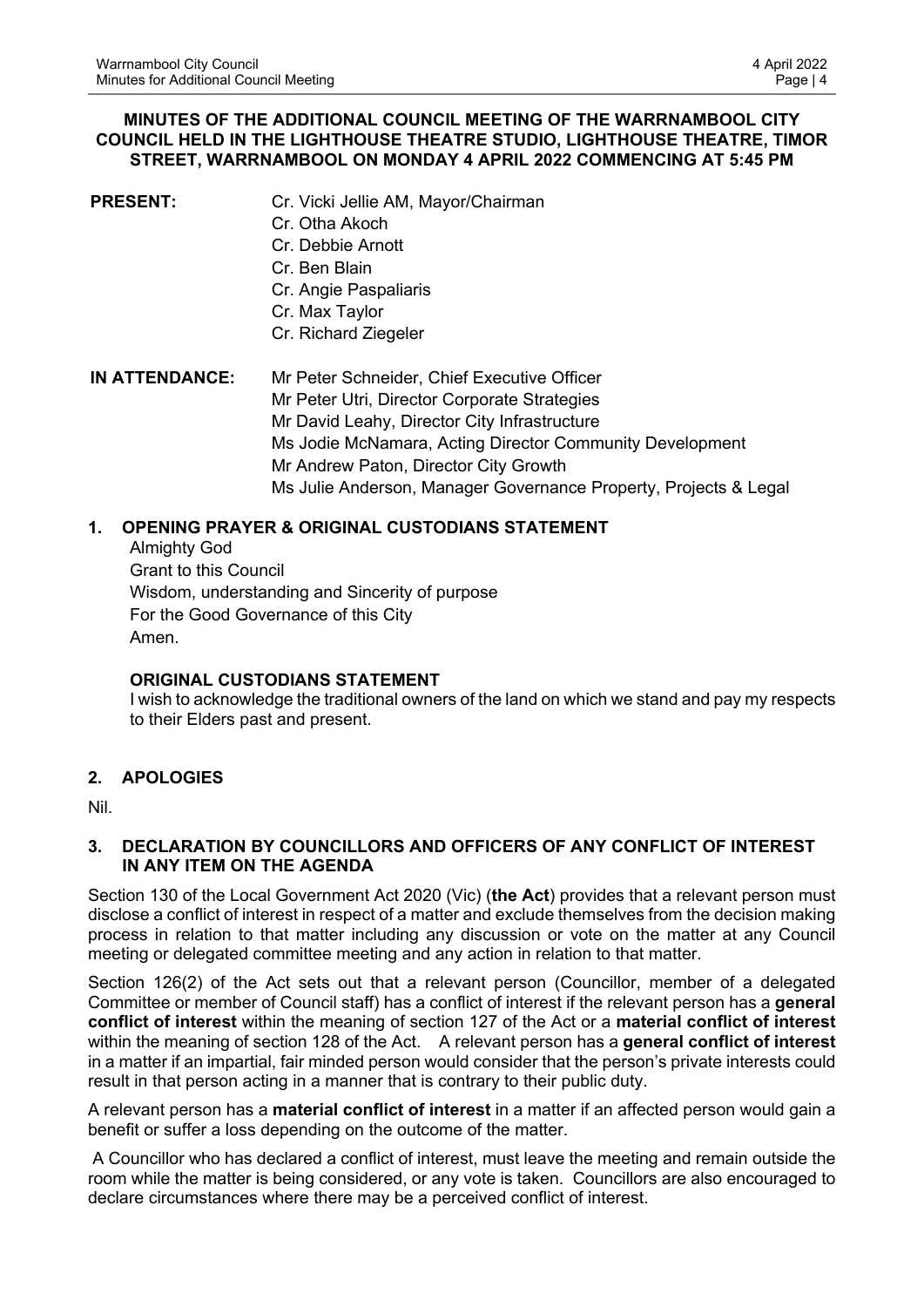# <span id="page-4-0"></span>**4. REPORTS**

# <span id="page-4-1"></span>**4.1. PROCEDURE FOR ELECTION OF MAYOR**

#### **PURPOSE:**

#### *This report is to give information regarding the procedure for Election of the Mayor.*

#### **EXECUTIVE SUMMARY**

- 1. The election of the Mayor will be conducted in accordance with the provisions of the *Act* and the Governance Rules of Warrnambool City Council.
- 2. The Chief Executive Officer will open this Council Meeting at which the Mayor is to be elected.
- 3. In accordance with section 26(8) of the Local Government Act 2020, a Councillor elected to fill a vacancy in the office of Mayor cased other than by the expiration of a one year term will serve only the remaining period of the previous Mayor's term.
- 4. Any nominations for the office of Mayor must be made verbally by Councillors present at this Meeting.
- 5. A nomination for Mayor does not require a seconder.
- 6. If there is only one nomination, the Councillor nominated is deemed to be elected.
- 7. If there is more than one nomination:
	- (a) each of the candidates shall be invited to speak for no more than three (3) minutes to their nomination in alphabetical order of their surnames and, where two or more such candidates' surnames are identical, the order will be determined by the alphabetical order of the candidates' first names;
	- (b) after each of the candidates has been given an opportunity to speak, a vote must be taken to elect one of the candidates nominated, where:
		- (i) a candidate receiving an Absolute Majority of the votes is declared elected;
		- (ii) if no candidate receives an Absolute Majority of the votes, the candidate with the fewest number of votes is declared to be a defeated candidate (and, where more than one of them has the same fewest number of votes, the candidate to be eliminated is to be determined by lot);
		- (iii) a further vote will then be taken for the remaining candidates;
		- (iv) where one of the remaining candidates receives an Absolute Majority of the votes, he or she shall be declared elected;
		- (v) where none of the remaining candidates receives an Absolute Majority of the votes, the procedure described in rule 5(7)(b)(ii) is repeated;
		- (vi) this process shall continue until one of the candidates has received an Absolute Majority of the votes, or the final two candidates have an equal number of votes;
		- (vii) where one of the candidates has received an Absolute Majority of the votes, that candidate is declared elected; and
		- (viii) where the remaining candidates have an equal number of votes and one of them needing to be declared elected, the defeated candidate shall be determined by lot.
- (8) The following provisions apply to the conduct of the lot:
	- (a) each candidate will draw one (1) lot;
	- (b) the order of drawing lots will be determined by the alphabetical order of the surnames of the candidates who received an equal number of votes and, where two or more such candidates' surnames are identical, the order will be determined by the alphabetical order of the candidates' first names;
	- (c) as many identical pieces of paper as there are candidates who received an equal number of votes must be placed in a receptacle. The word "Defeated" shall be Written on one (1) of the pieces of paper, and the candidate who draws the paper with the word "Defeated" Written on it must be declared the defeated candidate;